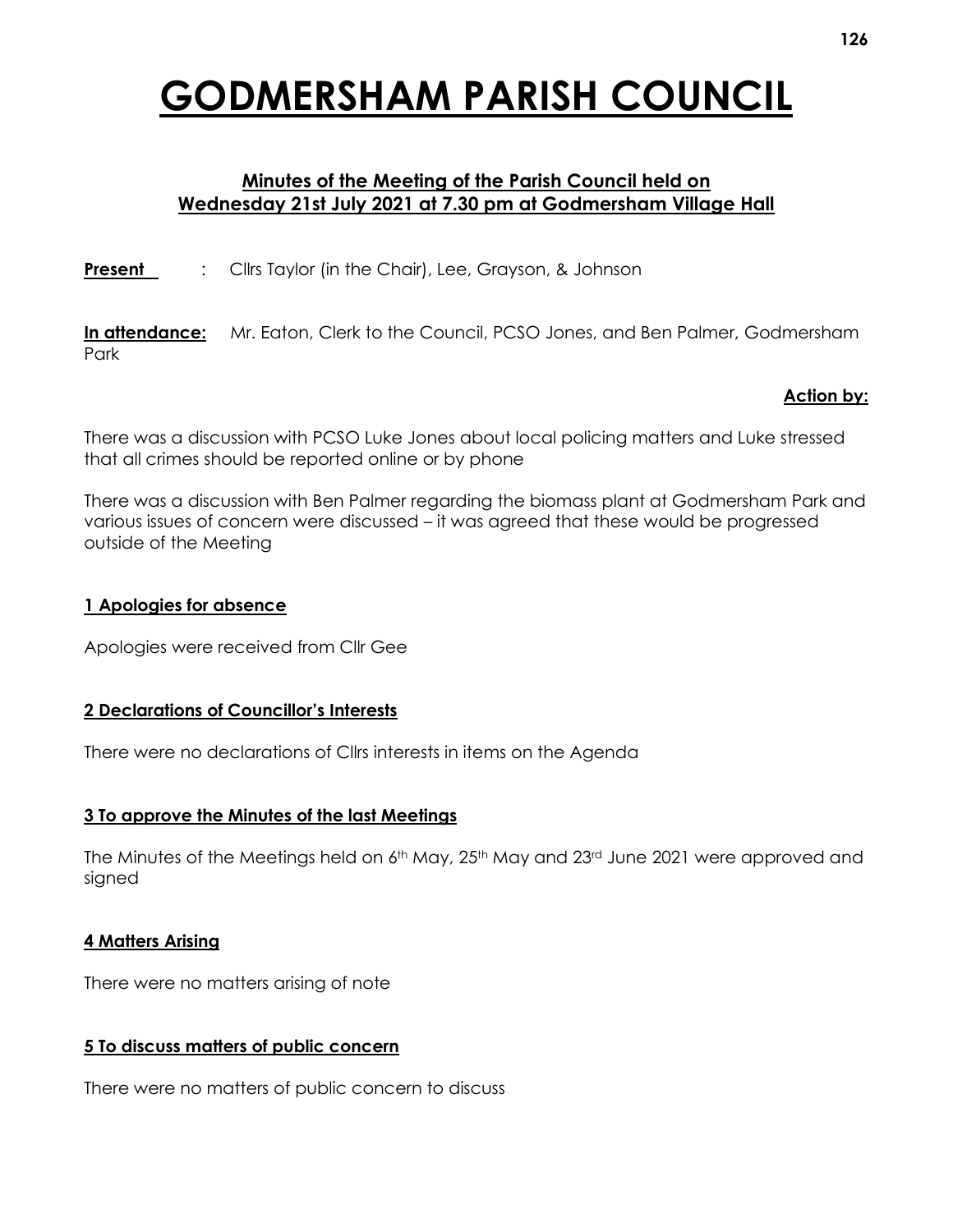## **6 To discuss Planning & Enforcement Matters**

## New Planning Application

**21/01186** – single storey side extension/alterations to fenestration and relocation of door **Bilting Farm Barns, Canterbury Road**

There were no objections to this application

Decided Planning Applications

There were no decided applications to note

## **7 Bonfire smell**

This item was covered elsewhere in the Meeting and it was agreed that a watching brief be kept

## **8 Finance Matters & Accounts for payment check**

To note monthly Standing Orders -

| Standing Order - G Eaton, Clerk's salary and expenses | 256.84 |
|-------------------------------------------------------|--------|
| Standing Order - GW Landscaping, grounds maintenance  | 222.00 |

It was agreed to reimburse Cllr Lee £15 for expenditure incurred on the broadband project

## **9 The Clerk's annual appraisal**

There was a general discussion regarding the Clerk's annual appraisal which took place immediately before this Meeting. During the appraisal the Clerk was asked to outline his main duties and responsibilities on a monthly and annual basis. There was a general discussion regarding communication between the Cllrs and Clerk and how this might be improved

It was agreed at the conclusion of the appraisal that the Clerk would summarise his duties and responsibilities and email to the Cllrs. Cllr Lee also suggested setting up a Godmersham Parish Council WhatsApp group to facilitate communications. It was agreed that the Clerk should have an annual appraisal every March and that a discussion about pay would take place every April

## **10 Correspondence**

Email from ABC re Downs North Ward by-election

Letter from The Pensions Regulator confirming the completion of the re-declaration of compliance